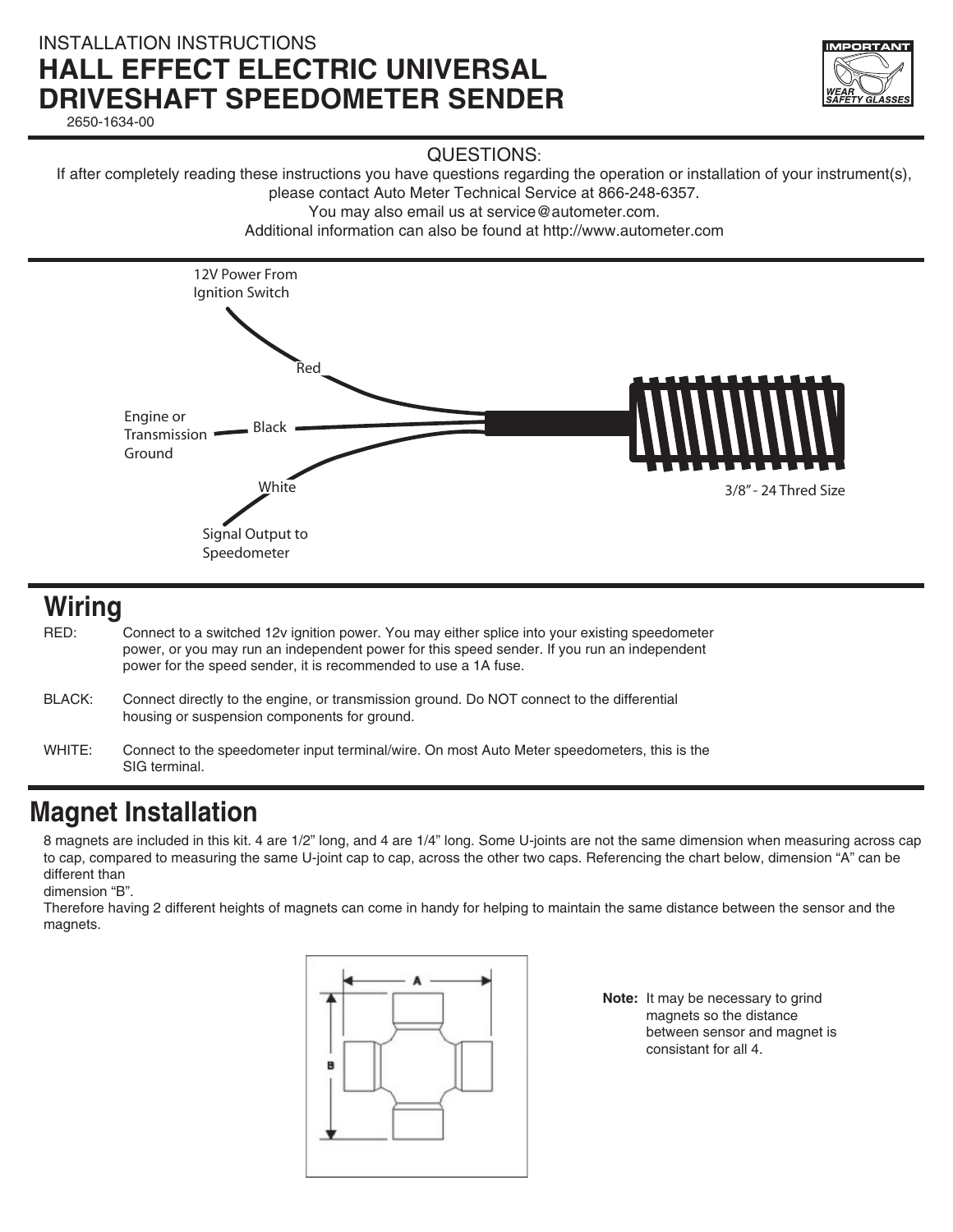**Note:** An aluminum collar is available for some models to hold the magnets. Please call Auto Meter Products for further information.

- 1. Clean any surface rust (etc.) from bearing cap end with a wire brush attached to a bench grinder or drill.
- 2. Using the 80-grit emery paper supplied, roughen up the end of the bearing cap to improve epoxy adhesion.
- 3. Using a CLEAN rag, apply acetone or lacquer thinner to the rag. Wipe the bearing cap ends and magnets clean. Allow the cleaner to evaporate.
- **NOTE**: The surfaces must be clean, and free of all residues to provide a strong bond with the epoxy.
- 4. Epoxy consists of two parts. Squeeze equal parts from each tube onto any clean disposable surface. Mix together thoroughly with a wooden stick.
- 5. Apply a small amount of epoxy onto the end of the bearing cap. (See Figure 2.)



Figure 2

6. Tear off a thin piece of paper, and place it onto the 5⁄8" diameter steel slug. Place the paper and slug onto the end of the magnets as shown. (See Figure 3.)





7. Apply a liberal amount of epoxy to form a cone shape as shown. (See Figure 4.)



Figure 4